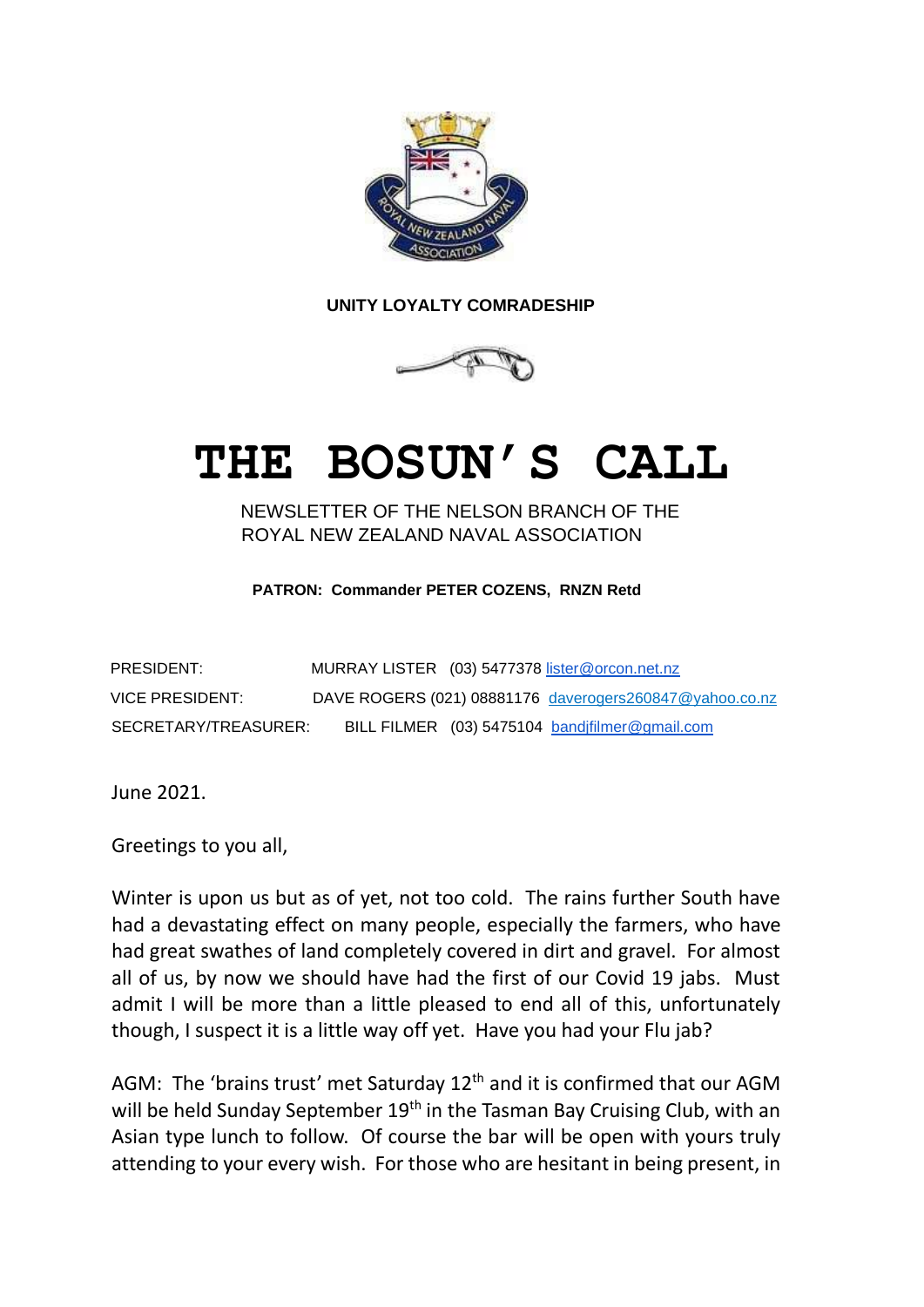case they are shanghaied into one of the management positions, don't be afraid. We already have prospective President, Vice President and Secretary/Treasurer. More to follow at a later date. Diary the date.

SICK BAY: A number in recent times: Allan Hamilton, Dick Thomas, Joy Evans, Gary and Patricia Howard, Beverley Dowling and Margaret and Neil Balloch. We all wish you better health in the upcoming days. We want you with us, always.

MID YEAR LUNCH: A mid-year lunch is planned for Sunday July  $18<sup>th</sup>$  at the Moutere Inn. Previous lunches there have been well attended and great meals were served. Below is the menu. It would be grand to see as many as possible, so as to really enjoy the company and banter. In order to make all as comfortable as possible, we will dine in the room adjacent to the bar, as before, thus allowing others to dine in the bar area. The bar will be open at 1100 and we will sit at 1200.

Please get back to me via email or phone as to who wishes to attend and your meal choice, by Monday morning July  $12<sup>th</sup>$ , so as to allow the caterers wriggle room for ordering stores.

## Two course menu, Main and Dessert, \$35 per person.

Pan fried John Dory fillet, with mustard greens, rice in a coconut and lemongrass broth

Braised lamb shoulder with potato gratin, red cabbage and red wine jus

Sticky toffee pudding with vanilla ice cream

Chocolate mousse with berry compote and shortbread crumb

NEW MEMBER: Tom Dooley has joined us, now living in Ruby Bay after having 'swallowed the anchor'. Tom was previously Royal Navy, and a Weapons Engineering Officer in the RNZN, completing his appointment as a Lieutenant Commander. A sea appointment saw him serving in HMNZS Te Mana on the East Coast of Africa carrying out anti-piracy patrols. Welcome Tom, please enjoy your time with us.

BRUCE COFFEY: Had a recent email from Bruce, living for the next couple of years in Queensland, but still is keen to keep up his membership. Has already become acclimatised to the warmer weather, thus when recently he needed to return to Palmerston North for a number of days, the cold was far from his liking. Bruce sends his greetings to all of the membership. DEAN MIKE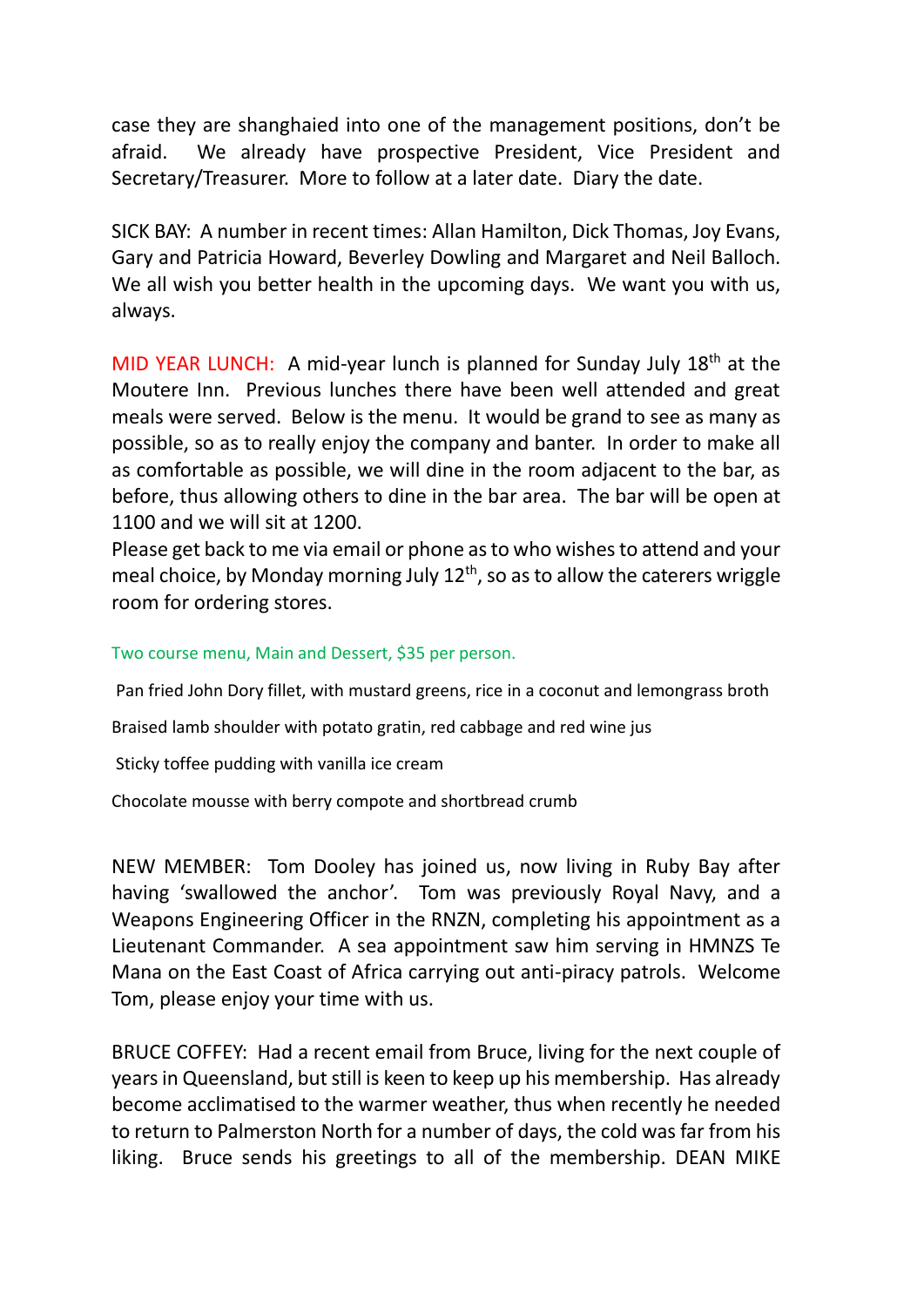HAWKE: A farewell service was held in the Nelson Cathedral for our 'Padre', early evening of Friday 18<sup>th</sup> of June. The congregation was far larger than I expected with the Cathedral being about 80% full. Many people spoke regarding Mike's service to the Cathedral and community at large, including our Patron Peter Cozens and his thanks to Mike for his involvement in a number of services military, including, for the last four years, our HMS Neptune service.

A COUPLE OF SEA MILES AGO: Found and sent by WOGI Jack Donnelly, my classmate in the 48<sup>th</sup> Seaman Boys, May 11 1960.



In somewhat distinguished company. Rear Admiral Peter Phipps, Chief of Naval Staff, Lt Cmdr. Fred Ralph, 1<sup>st</sup> Lt HMNZS Tamaki and PO Boy Bill Morley. December 1960 on the 'Rock'. Still have the Manual of Seamanship, Volume 2, albeit well out of date now. The basics of seamanship still exist though and must always do so. RA Phipps went on to become Vice Admiral Sir Peter, Chief of Defence Staff. Excellent for a lad who started as an Ordinary Seaman in the Christchurch Volunteer Reserve. Sadly, after retirement, Sir Peter was killed in a car crash outside the Woodbourne air base at Blenheim. He was one of the true leaders of the Royal New Zealand Navy and always had time for the Junior Rating.